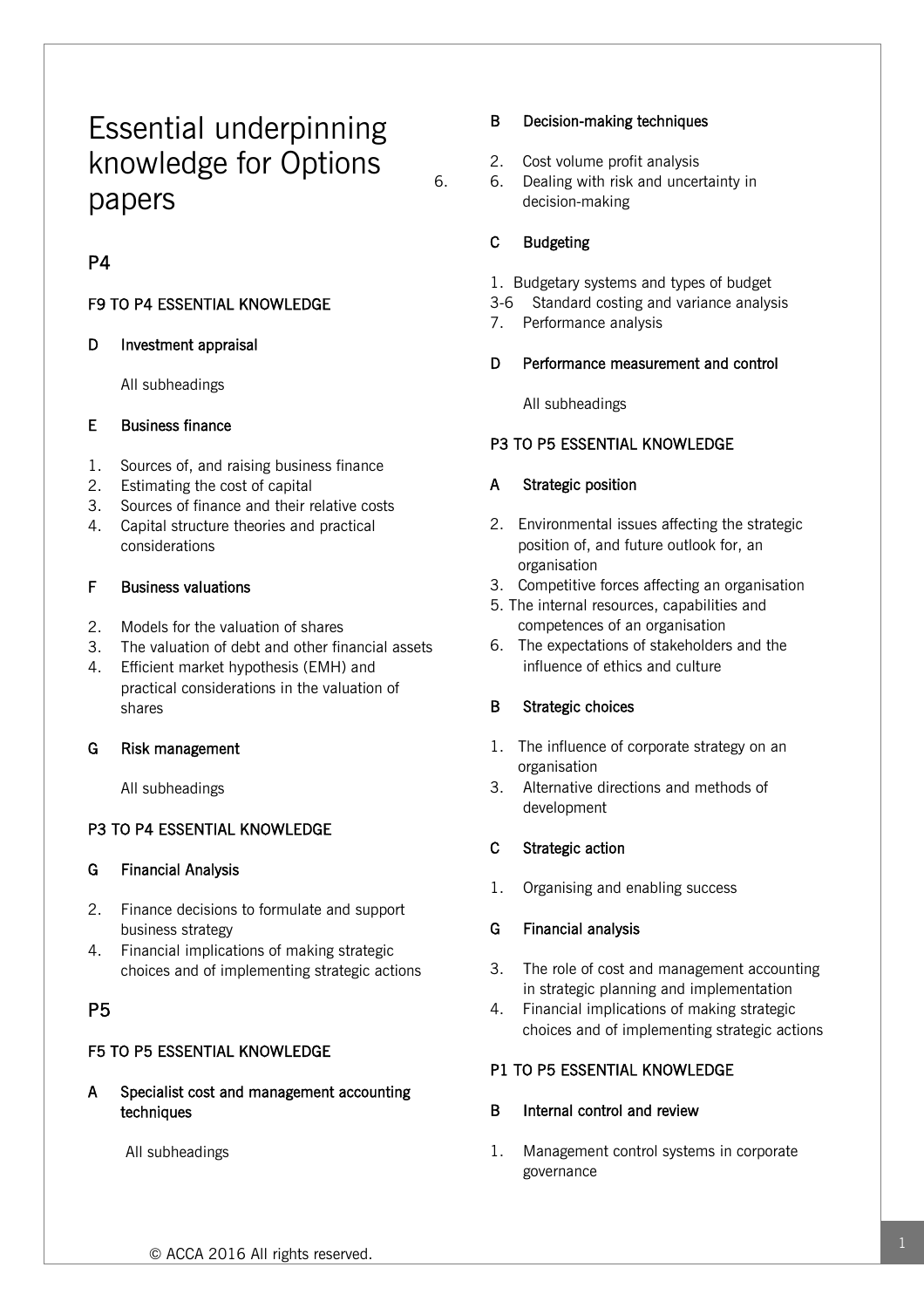#### C Identifying and assessing risk

- 1. Risk and the risk management process
- 2. Categories of risk
- 3. Identification, assessment and measurement of risk

#### D Controlling risk

3. Risk avoidance, retention and modelling

# P6

#### F6 TO P6 ESSENTIAL KNOWLEDGE

#### B INCOME TAX LIABILITIES

- 2. Income from employment
- h) Explain and compute the amount of benefits assessable
- 3. Income from self-employment
- f) Compute assessable profits on commencement and cessation
- g) Recognise the factors that will influence the choice of accounting date
- i) Relief for trading losses
- 5. The comprehensive computation of taxable income and income tax liability
- b) Calculate the amount of personal allowance available
- d) Compute the amount of income tax payable
- 7. The use of exemptions and reliefs in deferring and minimising income tax liabilities
- a) Explain and compute the relief given for contributions to personal pension schemes and to occupational pension schemes

#### C CHARGEABLE GAINS FOR INDIVIDUALS

2. The basic principles of computing gains and losses

- a) Compute and explain the treatment of capital gains
- b) Computer and explain the treatment of capital losses
- c) Understand the treatment of transfers between a husband and wife or between a couple in a civil partnership
- 3. Gains and losses on the disposal of movable and immovable property
- c) Compute the chargeable gain where a principal private residence is disposed of
- 5. The computation of capital gains tax
- a) Compute the amount of capital gains tax payable
- b) Explain and apply entrepreneurs' relief
- 6. The use of exemptions and reliefs in deferring and minimising the tax liabilities arising on the disposal of capital assets
- a) Explain and apply capital gains tax reliefs:
- i) rollover relief
- ii) holdover relief for the gift of business assets

#### D INHERITANCE TAX

- 2. The basic principles of computing transfers of value
- b) Understand and apply the meaning of transfer of value, chargeable transfer and potentially exempt transfer
- c) Demonstrate the diminution in value principle
- d) Demonstrate the seven year accumulation principle taking into account changes in the level of the nil rate band
- 3. The liabilities arising on chargeable lifetime transfers and on the death of an individual
- a) Understand the tax implications of chargeable lifetime transfers and compute the relevant liabilities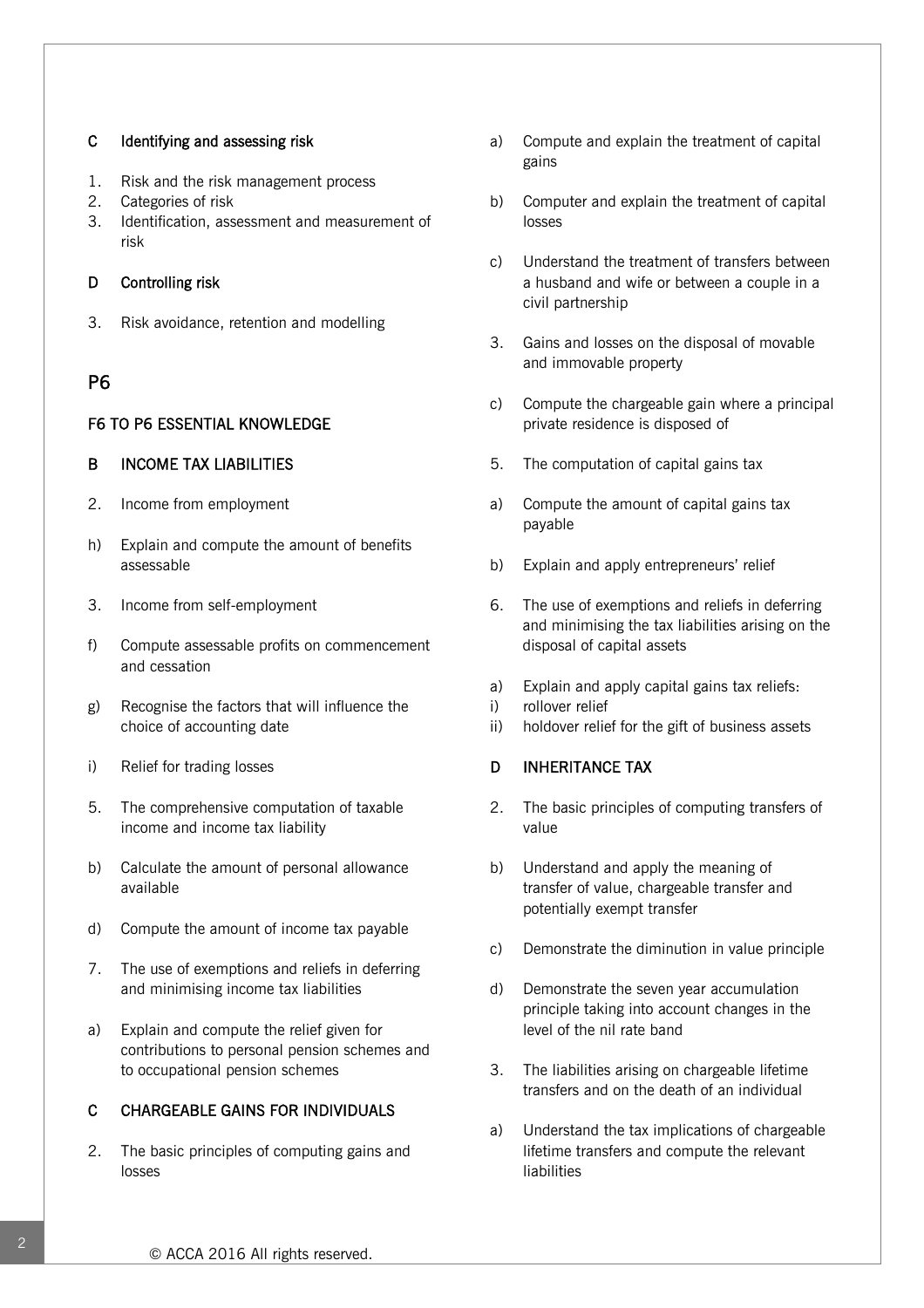- b) Understand and compute the tax liability on a death estate
- c) Understand and apply the transfer of any unused nil rate band between spouses

# E CORPORATION TAX LIABILITIES

- 2. Taxable total profits
- d) Compute property business profits and understand how relief for a property business loss is given
- f) Understand how trade losses can be claimed against income of the current or previous accounting periods
- g) Recognise the factors that will influence the choice of loss relief claim
- h) Recognise and apply the treatment of interest paid and received under the loan relationship rules
- 3. Chargeable gains for companies
- a) Compute and explain the treatment of chargeable gains
- b) Explain and compute the indexation allowance available
- c) Explain and compute the treatment of capital losses
- g) Explain and apply rollover relief
- 5. The effect of a group corporate structure for corporation tax purposes
- a) Define a 75% group, and recognise the reliefs that are available to members of such a group
- b) Define a 75% capital gains group, and recognise the reliefs that are available to members of such a group

# F VALUE ADDED TAX

- 2. The VAT registration requirements
- a) Recognise the circumstances in which a person

must register or deregister for VAT (compulsory) and when a person may register or deregister for VAT (voluntary)

- b) Recognise the circumstances in which pre registration input VAT can be recovered
- c) Explain the conditions that must be met for two or more companies to be treated as a group for VAT purposes, and the consequences of being so treated
- 3. The computation of VAT liabilities
- j) Understand the treatment of imports, exports and trade within the European Union
- 4. The effect of special schemes
- a) Understand the operation of, and when it will be advantageous to use, the VAT special schemes:
- i) cash accounting scheme
- ii) annual accounting scheme
- iii) flat rate scheme

# P7

# F8 TO P7 ESSENTIAL KNOWLEDGE

# A AUDIT FRAMEWORK AND REGULATION

4. Professional ethics and ACCA's Code of Ethics and Conduct

6. The scope of the internal audit function, outsourcing and internal audit assignments

# B PLANNING AND RISK ASSESSMENT

- 3. Assessing audit risks
- 4. Understanding the entity and its environment
- 5. Fraud, laws and regulations
- 6. Audit planning and documentation

# C INTERNAL CONTROL

- 3. Tests of control
- 4. Communication on internal control